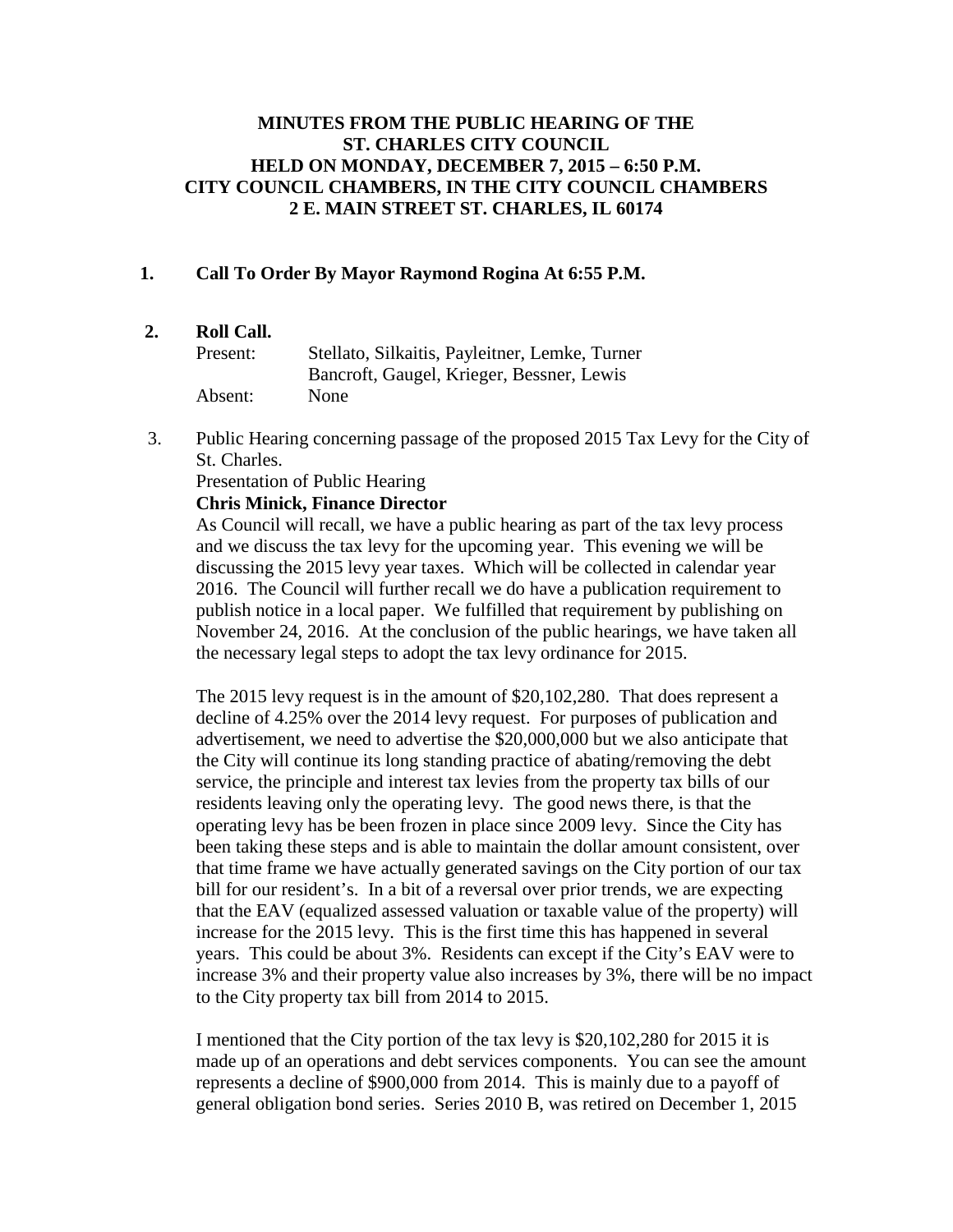accounting for the large decline in debt service levy. We do also maintain the longstanding purpose of abating this \$8 million portion. This will result in a true tax levy of \$12, 055,117. This is the same amount as it has been for the last seven fiscal years. To achieve this abatement for debt service levy, Staff will bring this forward via resolutions in January 2016. As mentioned the levy request represents a 4.25% decline due to payoff of the bonds.

There are significant changes related to pension funds that are occurring within the tax levy for 2015. These two columns compare the Police and Fire pension levies for the 2014 and 2015. We did have a total pension levy of about \$2.7 million contemplated in the 2014 levy year and this is increasing by \$581,000 up to \$3.3 million for the 2015 tax levy. The main reason for this increase is that the Illinois Department for Insurance has updated their mortality tables and accepted those mortality tables in 2012. We will talk about the impact of those on the next slide. There was a significant change that will require additional funding for the 2015 levy. I should note that both of these columns do represent the amount that our Actuary has determined that we need to provide from the tax levy (municipal contribution) to maintain adequate pension funding to ensure assets are available to pay benefits when we get to that point. It's also important to note that we would have seen a \$200,000 without the different mortality rates being used by the department this year.

Mortality Tables typically measure life spans. Previous mortality that the Department of Insurance used was devised in the 1970s. With all that is happened medical science since the 1970s, there is no doubt that people are living longer. Due to the nature of a pension fund that essentially pays benefits from the time a person retires and die, as people live longer the benefit streams that the City and pension funds have to pay from increases. As a result of utilizing the 2012 mortality tables the beneficiary life expectancies has increased. That increases the benefits liability that the pension fund has to those pensioners, but does not provide a corresponding increase in the level of assets that the pension funds have available to fund that liability. Therefore it reduces the percentage of the liability funded and results in a higher present day requirement of funding that the City needs to pay into the pension funds so the cash in those funds can increase over time as they are invested to earn money. This will make sure there are assets available to pay those benefits when they become due. This is why there is such a large increase. It's important to note that the pension-funding levy is part of the \$12,055,117 operating levy that the City levies each year. Just by virtue of the fact that we are increasing the allocations for the police and fire pension funds it does not mean we are increasing the amount of the property tax levy. We are simply reallocating some of those dollars from other line items and maintaining the \$12,055,117 of operating levy for 2015 tax levy year.

This is an EAV comparison. We do estimate that in 2015, we will see an increase in EAV or taxable value of the property contained in the City limits of approximately \$39 million. This will increase the EAV to about \$1.339 billion for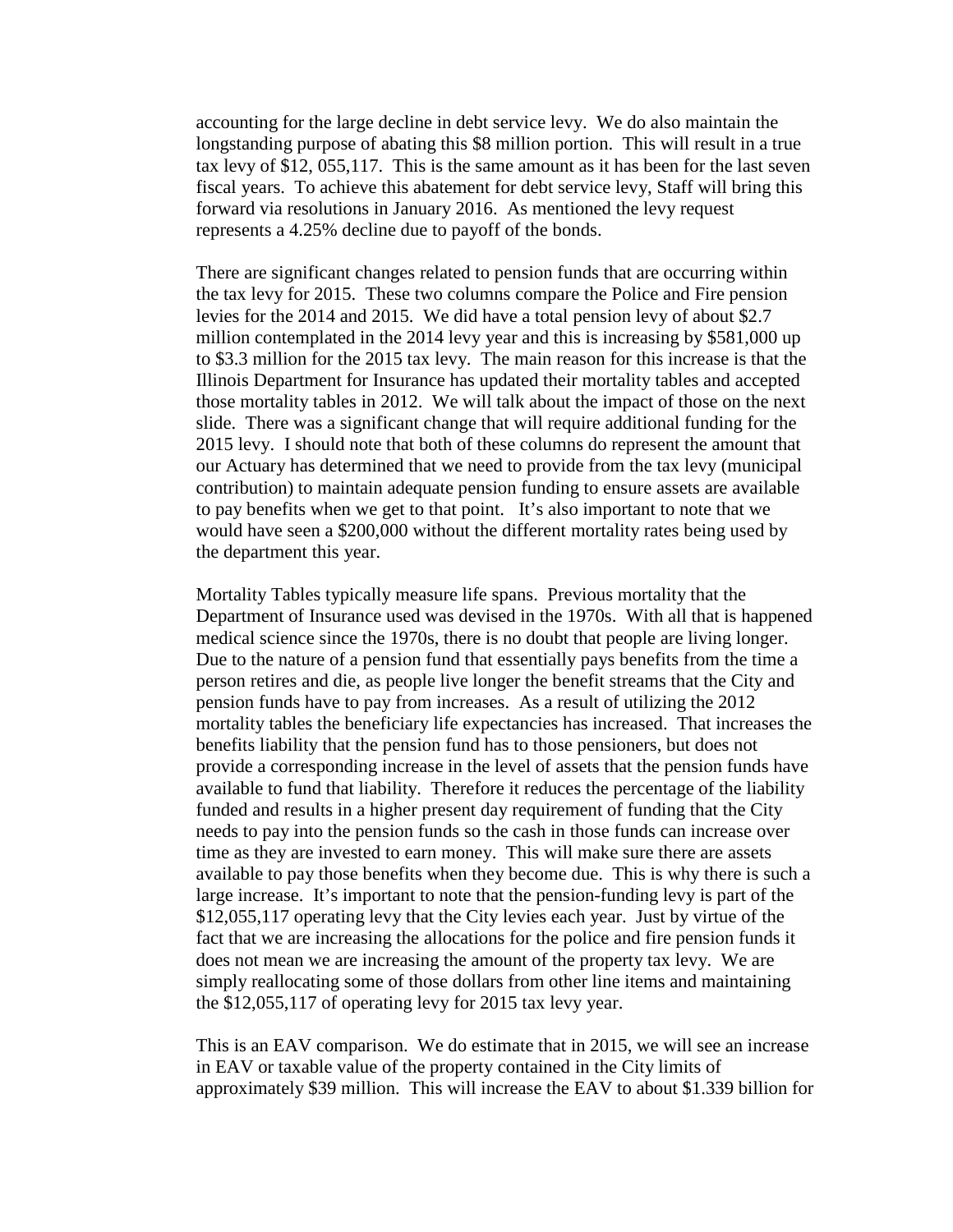all the property located within the City of St. Charles. Since EAV accounts for one third of market value, if you extrapolate what that means the total value is approximately \$4 billion. That increase in EAV will have a corresponding decrease on the impact of the rate. As I mentioned a moment ago, we are maintaining the amount of the levy at \$12,055,117 since the EAV is the denominator. As the denominator get bigger the rate declines. Rate is going to decrease by about a little over \$.02 from \$.9275 to \$.9009 per \$100 of EAV. Even though taxable value is increasing, we are able to hold the amount of the levy consistent, the rate declines. That actually has an impact, if a person experiences the increase of 3% in property values, the person will not pay an increase on the City portion of their property tax bill. If you property has a market value of \$200,000 in 2014 you paid approximately \$618 for the City's portion of your property tax bill. A 3% increase results in a \$206,000 value for 2015 tax levy, because you are applying that higher value to this lower rate, you still have \$618.

Each year we go through and summarize the prior year's levy. Each taxing district and what they account for in terms of the property tax distribution. School districts in Illinois typically pay between 60-65% of the tax levy on an annual basis. The City of St. Charles is no exception. This is because of the state of the current funding formula. The City of St. Charles typically represents between 9.5% and 10.5% of property tax bill. In 2014 we were at 9.64%. You can see the remaining tax districts.

Additionally, we typically breakdown an example property tax bill for a \$300,000 home which paid \$9,600 in property taxes. A little over \$6,000 went to school district and a little over \$900 to the City. And then the park district, and remaining districts etc. To summarize the 2015 tax levy:

- We are requesting \$20,102,280 which represents 4.25% decrease.
- We will continue the long-standing practice of abating the debt services levy leaving a consistent operating levy at \$12,055,117 the same level it has been since 2009. We have generated about \$339 in savings for a \$200,000 property since 2009.
- The City portion of tax bill will remain the same as 2014 on average.
- Maintains prudent pension funding practices and policies.

Are there any questions?

#### **Mayor Rogina**

You said \$1.3 billion in value times a multiplier gives us that \$12 million in revenue to the City. The City of St. Charles receives less than 10% of your total tax bill. Who gets the most? The school district?

#### **Alder. Lemke**

Is debt service coming out of other portions of the City's budget?